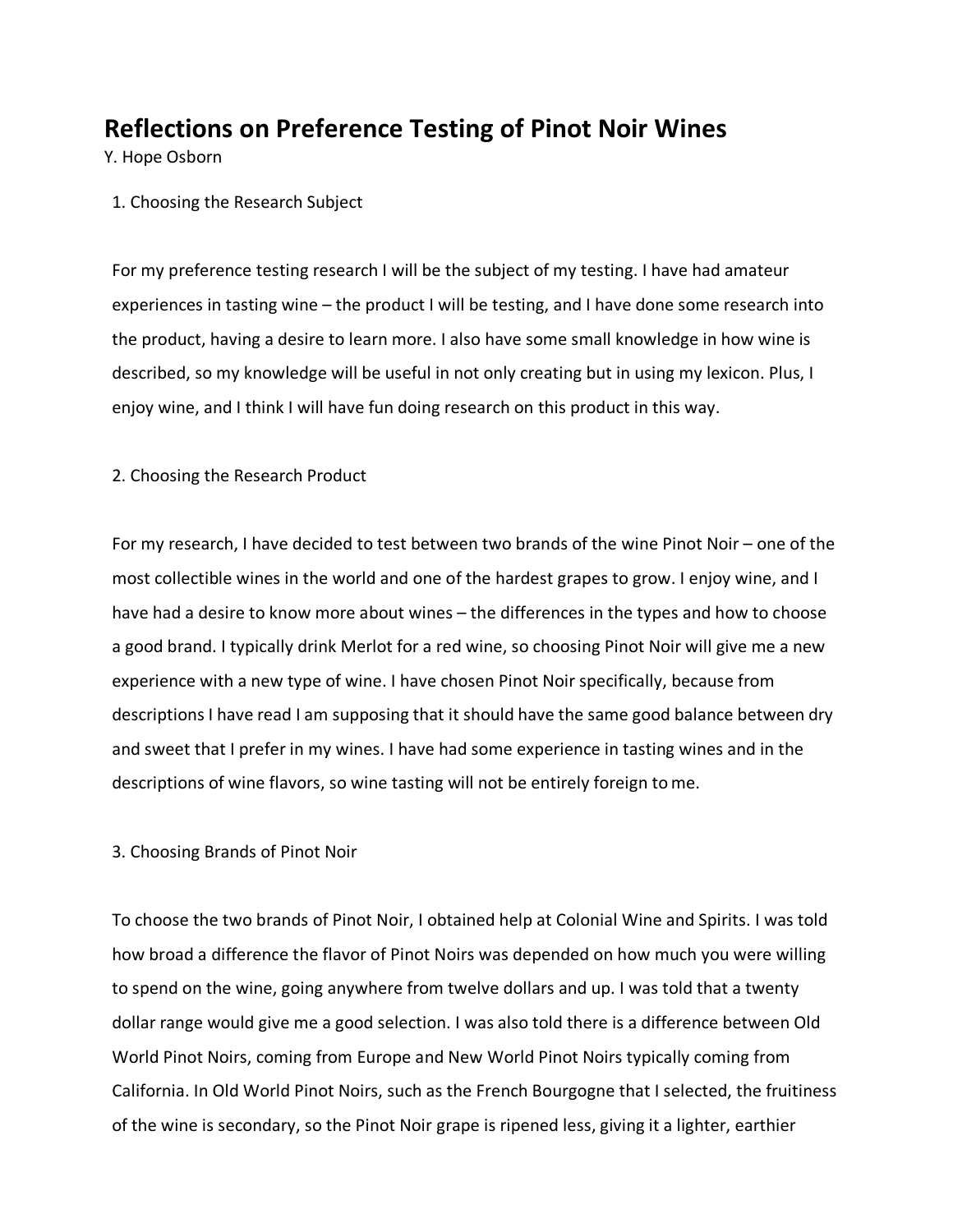flavor. It has higher acidity and is more "complex." New World Pinot Noirs such as the Californian Laetitia that I purchased are ripened more, giving it a sweeter, less acidic flavor.

## 4. Reflections on the Process of Conducting the Preference Testing

I found the preference testing on Pinot Noir wines challenging and interesting. The preference testing on this wine was challenging because it was difficult to know how to test it. For one thing, I wasn't sure if I should test all the way through one sample at a time or test them side by side. By testing all the way through one at a time, I wasn't so much as comparing against the other sample as comparing with my own experience with alcohol and wine in particular. By testing side by side, I would be comparing them against one another with perhaps some of my own prior experience thrown in on the side.

I decided to test each separately all the way through to try to get an independent read on the wines. I assumed the scales were not bound by the sample's comparison to each other but to the overall experience. I still found this challenging as I am not accustomed to studying wines that closely, and I haven't developed a finer tasting ability for wine. Despite the independent exposure, the testing was still rather subjective to my experience with other wines.

I also found it challenging to come up with a lexicon with such a variety of attributes for one product and to provide definitions by which others would be able to understand the quality in the attribute for which I was looking. I was able to obtain some help with this by doing some research online. I think choosing the product of wine gave me an advantage in this regard, as wine is something many people have taken the time to describe and understand in-depth.

The testing was interesting in that through the process I learned more about wine – particularly where the grape is grown and how that particular part of the world prepares the wine. The testing was also interesting in that I was able to experience a wine I had not experienced before. I also enjoyed being able to appreciate the different aspects of the wine, and I know I have grown in how I will taste wine hereafter.